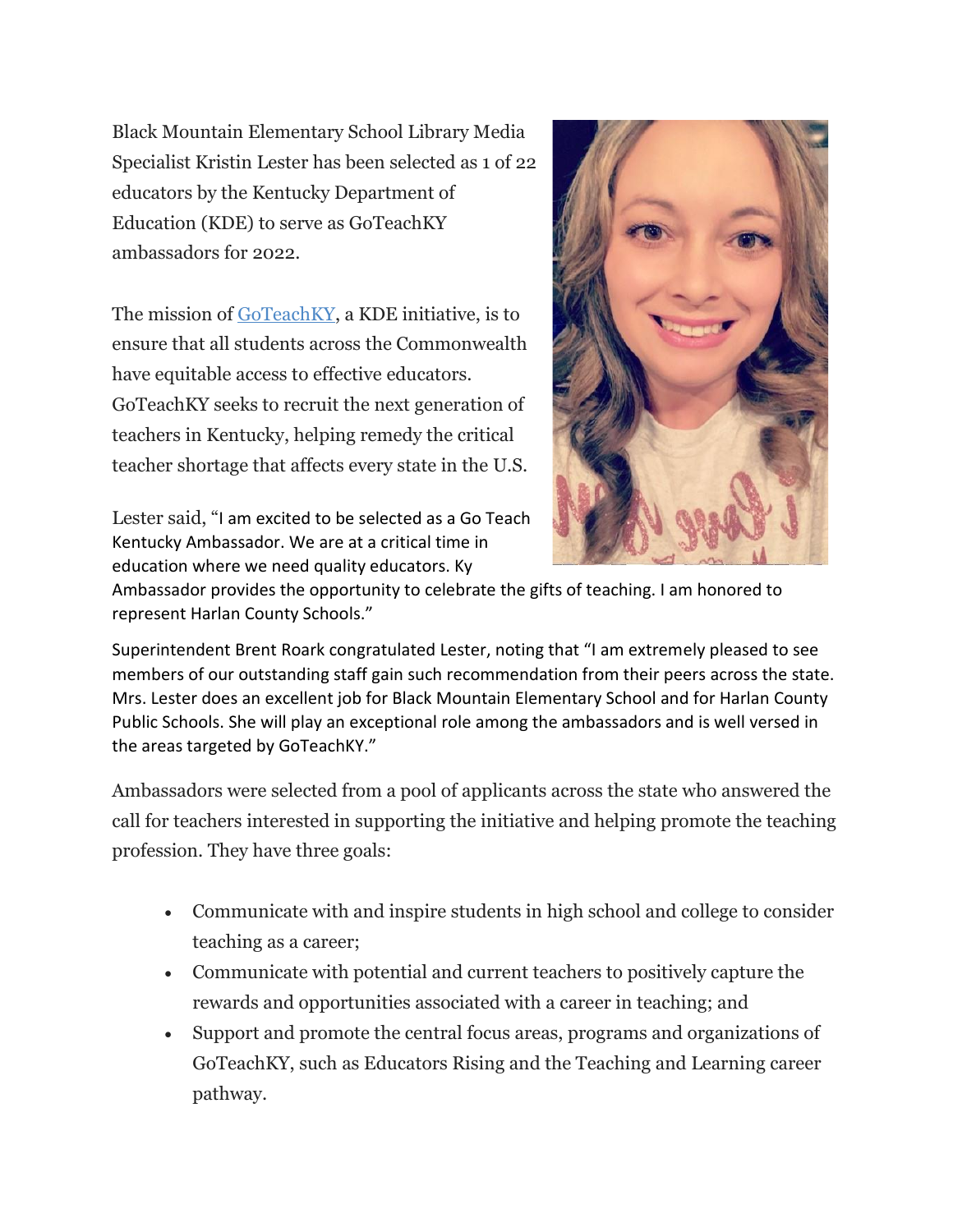The 2022 GoTeachKY ambassadors are:

- **Kennita L Ballard**, Jefferson County, Grace James Academy, (English language arts)
- **Brittany Barnett**, McCreary County, Pine Knot Elementary, (moderate/severed disabilities K-5)
- **Kassity Boor**, Todd County, Todd County Middle School, (science)
- **Donna Corn Davis**, Paris Independent, Paris Middle School, (special education English language arts)
- **Heather Dunn**, Kenton County, Twenhofel Middle School, (social studies)
- **Jennifer Eerenberg**, Boyd County, Catlettsburg Elementary, (math intervention)
- **Melissa Felice**, Shelby County, Martha Layne Collins, (Teaching and Learning Pathway, Spanish II)
- **Laura Ferguson**, Lyon County, Lyon County Middle School, (reading and English)
- **C.J. Fryer**, Beechwood Independent Schools, Beechwood High School, (mathematics)
- **Kristin Gerton**, Scott County, Georgetown Middle School, (careers career and technical education)
- **Wesley Rogers Hatfield**, Elizabethtown Independent School District, Morningside Elementary School, (3rd grade)
- **Christine Holajter**, Scott County, Georgetown Middle School, (art, choir and drama)
- **Samantha Hoops**, Owensboro Public Schools, Owensboro High School, (mathematics)
- **Katelin King**, Monroe County, (district digital learning coach)
- **Kristin J. Lester**, Harlan County, Black Mountain Elementary, (library media)
- **Shelby Kristine Loyd**, Erlanger-Elsmere Independent Schools, Lloyd Memorial High School, (special education)
- **Laura Beth Pennington**, Franklin County, Elkhorn Middle School, (mathematics)